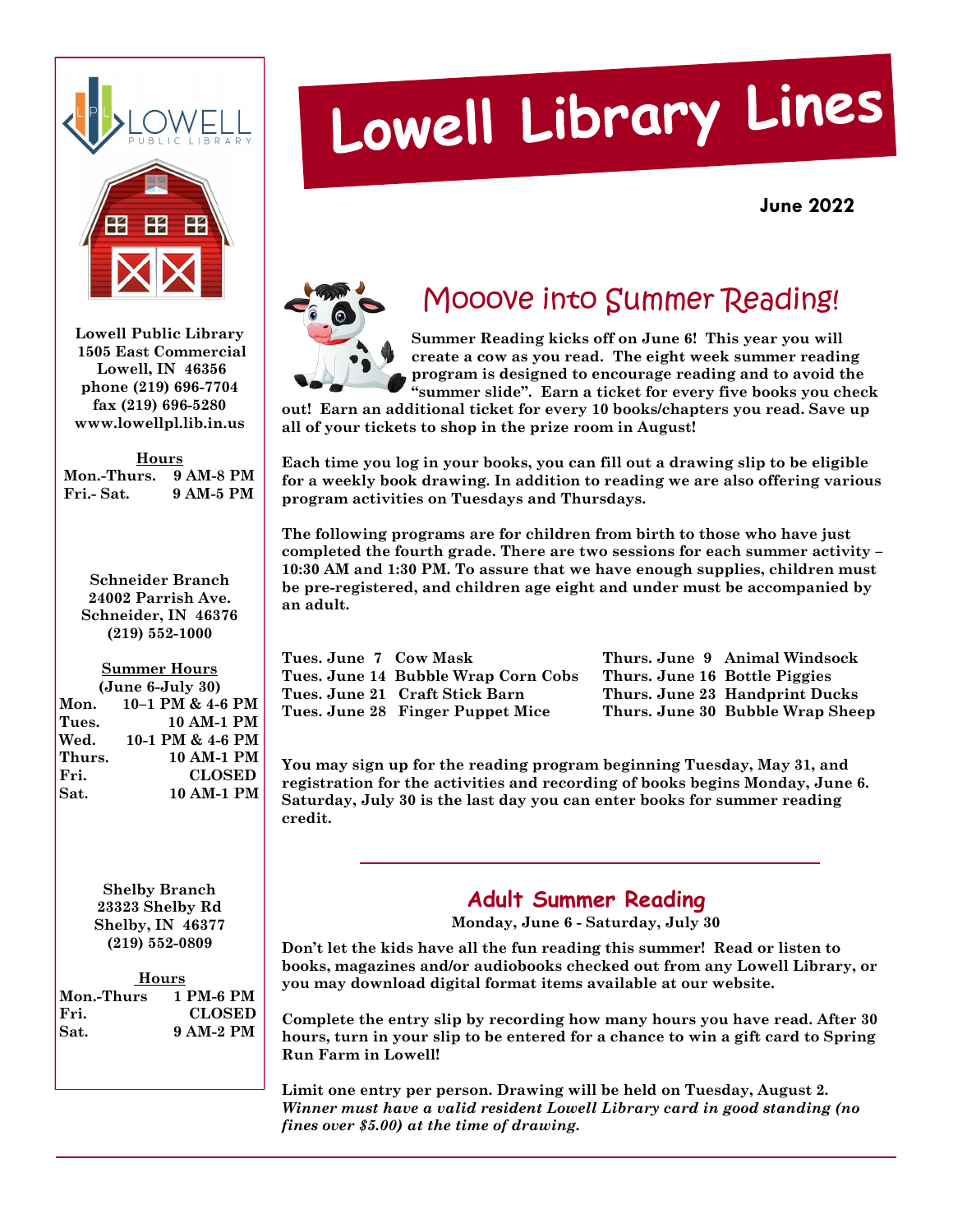### **For Adults at Lowell**

### **Friends of the Library Meet**

**Wednesday, June 1, 5 PM. Attend our monthly meeting to help plan upcoming Friends events, fundraisers, and projects that support and improve the library.** 

### **Knit & Crochet Group Meets**

**Every Thursday in June, 9 AM-12 PM. Meet weekly to knit and crochet, share patterns and tips. No signups required.** 

### **Simple Stamping**

**Thursday, June 2, 5:30-7:00 PM. Make two cards with envelopes. A \$5 fee, payable at class, will cover all materials. Limit 12. Pre-register.** 

### **American Red Cross Blood Drive**

**Saturday, June 4, 10 AM-2:30 PM. Call 1-800-RED CROSS to schedule your blood donation. Walk-ins are always welcome.** 

### **Library Quilters Meet**

**Monday, June 6 and 20, 9 AM-12 PM. Learn to quilt! Share what you know or work on your projects while enjoying the company of the other ladies in the group.** 

### **Adult Book Discussion**

**Monday, June 13, 1-3 PM. Read, then meet to discuss** *Save Me The Plums,*  **written by Ruth Reichl.** 

### **Poetry Group**

**Saturday, June 18, 10 AM-12 PM. Aspiring poets can join the NW Indiana Poetry Society and enjoy the work of fellow writers.** 

### **Library Board Meets**

**Monday, June 20, 7 PM. - Schneider Branch The regular meeting of the Lowell Public Library Board of Trustees will be held.** 

### **Go Green**

**Sign up at the circulation desk to be notified when a new edition of our monthly** *Lowell Library Lines* **newsletter is out. It is available to read online or you can download it to your device.** 

### **Adult Coloring**

**Tuesday, June 21, 10-11:30 AM.** 

**Join in on the fun! Coloring helps us de-stress and stimulates brain areas related to motor skills. Coloring supplies will be provided or you can bring your own.** 

### **Friends of the Library Fundraisers**

### **Scholastic Book Fair**

**June 13-17**

**The Friends of the Lowell Public Library will hold their annual summer Scholastic Book Fair, June 13-17. Proceeds from the book fair are used to purchase books and prizes for library programs. Shop online at https://www.scholastic.com/bf/lowellpubliclibrary2** 

### **Friends of the Library/DQ Fundraiser**

**Thursday, June 16 , 10 AM-10 PM.** 

**Support the library while treating Dad to a DQ treat. 20% of sale proceeds will be donated to the Friends to support library programs. Pick up a slip at the circulation desk, fill out and hand it to the cashier at the time of your order at the Lowell Dairy Queen Grill & Chill on Commercial Avenue in Lowell.** 

### **\$3.00 Brown Bag Book Sale**

**Saturday, June 25, 9 AM-4:30 PM.** 

**Get some great bargains on books and magazines - only \$3.00 a bag! You may bring your own bag, but please no larger than a brown paper grocery bag. (DVDs and CDs are not included in this special sale).** 

### **ALL AGES Game Day**

**Friday, June 17, 9 AM - 4 PM. We have board games to share or bring your own. All are welcome. Stay all day or just come in for a few hours! No sign-up required.** 

### **Visit Our Website**

**What you are looking for is only a click away under easy-to-read subject headings. Library locations and hours, upcoming events, new arrivals, and other resources can be accessed from the home page. Take a look! http://www.lowellpl.lib.in.us** 

### **Photographs**

**We often take photographs at library events. These pictures are used for publicizing the library and its programs. If you do not wish to be photographed, please let us know.**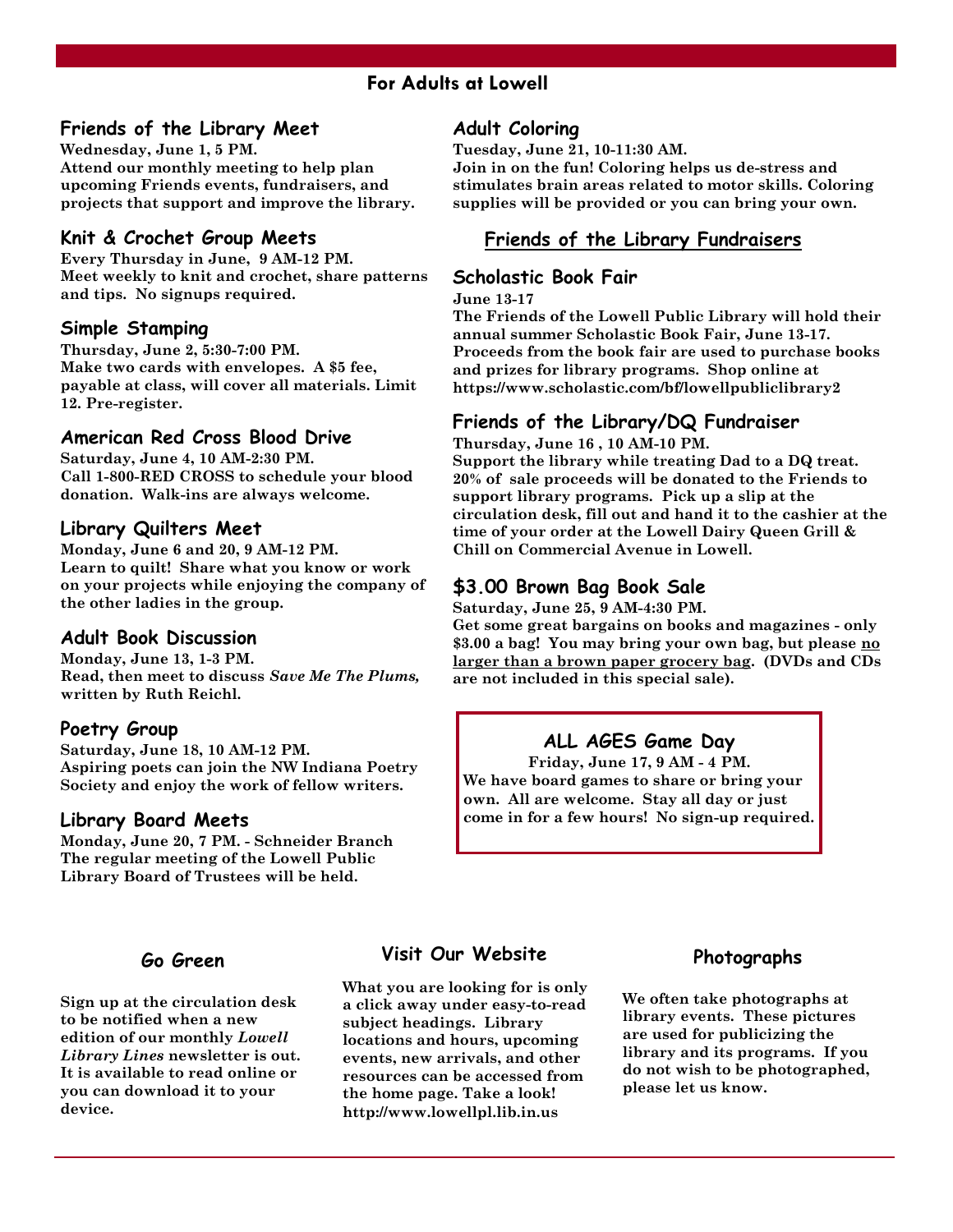### **Programs:**

| <b>Bean Bag Tournament</b>            | Thursday, June 9, 5 - 7 PM  |
|---------------------------------------|-----------------------------|
| <b>Splatter &amp; Dot Painting</b>    | Thursday, June 23, 5 - 7 PM |
| <b>Folded Books &amp; Movie Night</b> | Thursday, June 30, 5 - 7 PM |

 **\*\* See flyer for complete program descriptions.** 

………………………………………………..

# Young Adult Contests - All Branches

For both YA contests there are a few rules that must be followed:

- 1. You must have a valid Lowell Public Library card in your name and in good standing by the end of summer reading.
- 2. No entry will be accepted after 5PM on July 30th. No exceptions.
- 3. One entry per person per contest. Yes, one person could (in theory) win both contests.

# Reading Contest - All Branches

For every 5 books you read you will be entered into drawing for a \$100 gift card! Forms are available in YA area as well as Circulation Desk at all branches. Please Do Not turn in a slip until all 5 lines are filled in.

Contest Rules:

- 1. All books must be checked out from the Library
- 2. Must be Juvenile Fiction or higher. Graphic Novels, magazines, audiobooks, e-books count!
- 3. Entries must be legible!
- 4. You can enter as many times as you want. The more you read the higher your chance of winning.

# Writing and Art Contest - All Branches

1 Writing and 1 Art work will win a \$20 Amazon gift card!

Contest Rules:

- 1. Must be appropriate! No profanity, nudity, or drug use. Keep it "school" appropriate.
- 2. Writings must be less than 5 pages, must be size 12 fonts.
- 3. Must be your original work!
- 4. Photos of artwork & writings should be emailed to Hayley ([hmaas@lowellpl.lib.in.us\)](mailto:hmaas@lowellpl.lib.in.us) subject line "Writing and Art Contest 2022". Include your name, library card number and contact information as well as a brief description of your piece.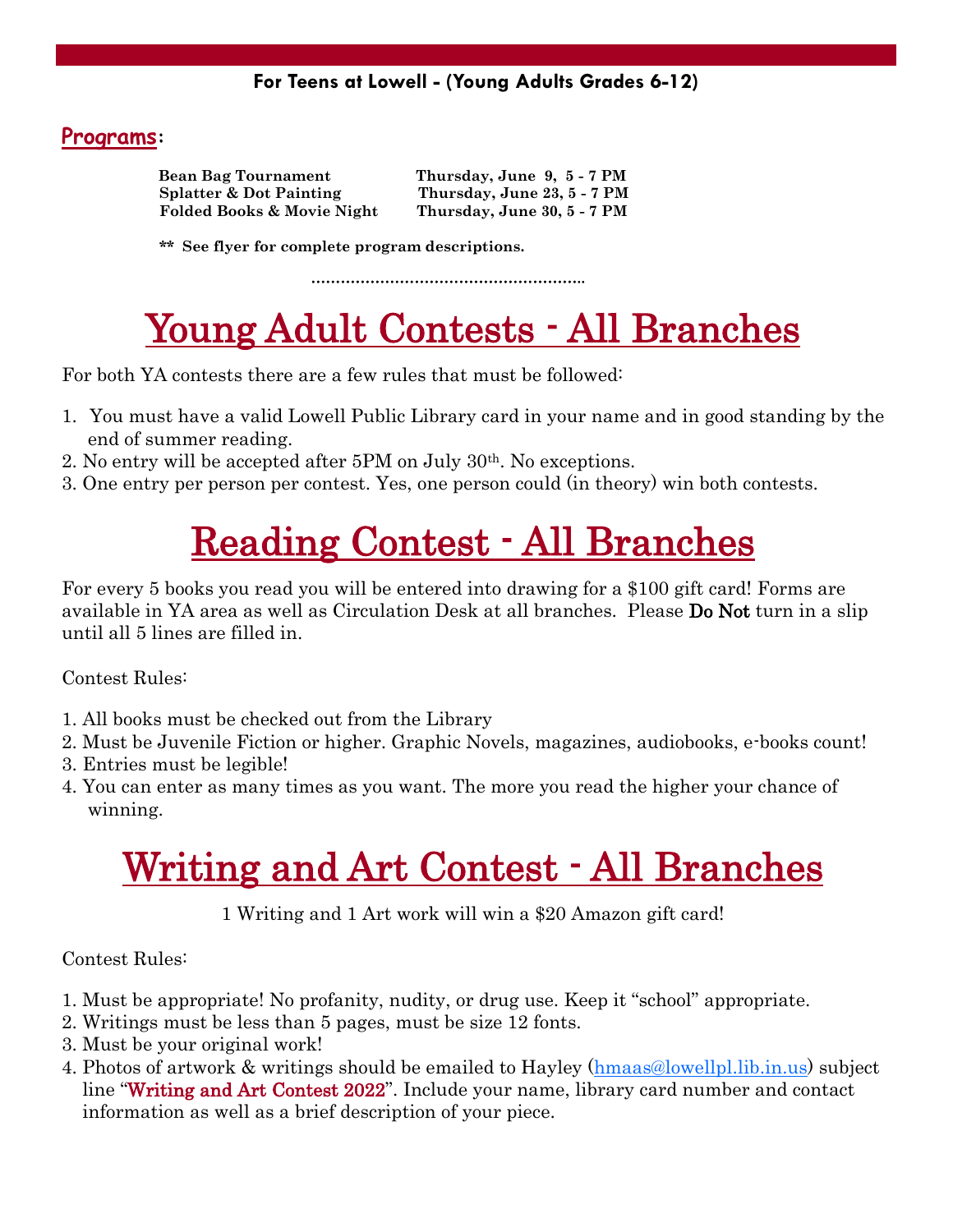### **Shelby Branch Programs** Shelby Branch Programs

### **18 & Over Game Days**

**Monday, June 6 and 20, 4 PM. Bring a board, card, or dice game to play.** 

### **Farkle Game Day**

**Monday, June 13, 4 PM. Play this fun and challenging dice game!** 

### **Book Discussion**

**Thursday, June 16, 4 PM. Read, then meet to discuss** *The Radium Girls***, written by Kate Moore.** 

### **Senior Bingo**

**Monday, June 27, 4 PM. Play for a chance to win a gift card.** 

### **Young Adult Summer Reading Schedule**

*All programs are held at 4 PM.**Sign Ups required! See flyer for Young Adult contest information.* 

**Wed, June 1 Independent Crafts Wed. June 8 Bean Bag Tournament Wed. June 15 Game Night w/ Miss Hayley Wed. June 22 Splatter & Dot Painting w/ Miss Hayley Wed. June 29 Wii Bowling Tournament**

 **…………………………………….**

### Mooove into Summer Reading!

Kids Summer Reading Club Schedule *All programs are held at 4 PM.* 

### Tuesdays

**June 7 Paper Plate Cow Mask June 14 Bubble Wrap Corn Cobs June 21 Craft Stick Barn June 28 Finger Puppet Mice** 

#### **Thursdays**

**June 9 Farm Animal Windsock June 16 No Program June 23 Handprint Ducks June 30 Bubble Wrap Sheep** 

### **All Ages Board Game Day**

**Wednesday, June 15, 4 PM. We have board games to share or bring your own. All are welcome!** 

### **Coffee and Conversation Saturdays**

**Saturday, June 11 and 25, 10 AM.** 

### Schneider Branch Programs

### **Adult Summer Reading**

*See page 1 for complete details.* 

### **Adult Bunco**

**Monday, June 13, 5 PM. Play bunco for novelty prizes.** 

### **Young Adult Summer Reading Schedule**

*See flyer for Young Adult contest rules and information.* 

 **…………………………………….**

**Wed. June 8 4-6 PM. Hot Dogs/ Outdoor Games Wed. June 15 4-6 PM. Air Hockey/ Bean Bag Tourney Wed. June 22 4-6 PM. Water Balloon Volleyball Wed. June 29 4-6 PM. Tie-Dye T-shirts** 

### Mooove into Summer Reading!

 Kids Summer Reading Club Schedule *All programs are held at 11:30 AM.* 

### **Tuesdays**

**June 7 Paper Plate Cow Mask June 14 Bubble Wrap Corn Cobs June 22 Craft Stick Barn June 28 Finger Puppet Mice** 

#### **Thursdays**

**June 9 Farm Animal Animal Windsock June 16 Bottle Piggies June 21 Handprint Ducks June 30 Bubble Wrap Sheep** 

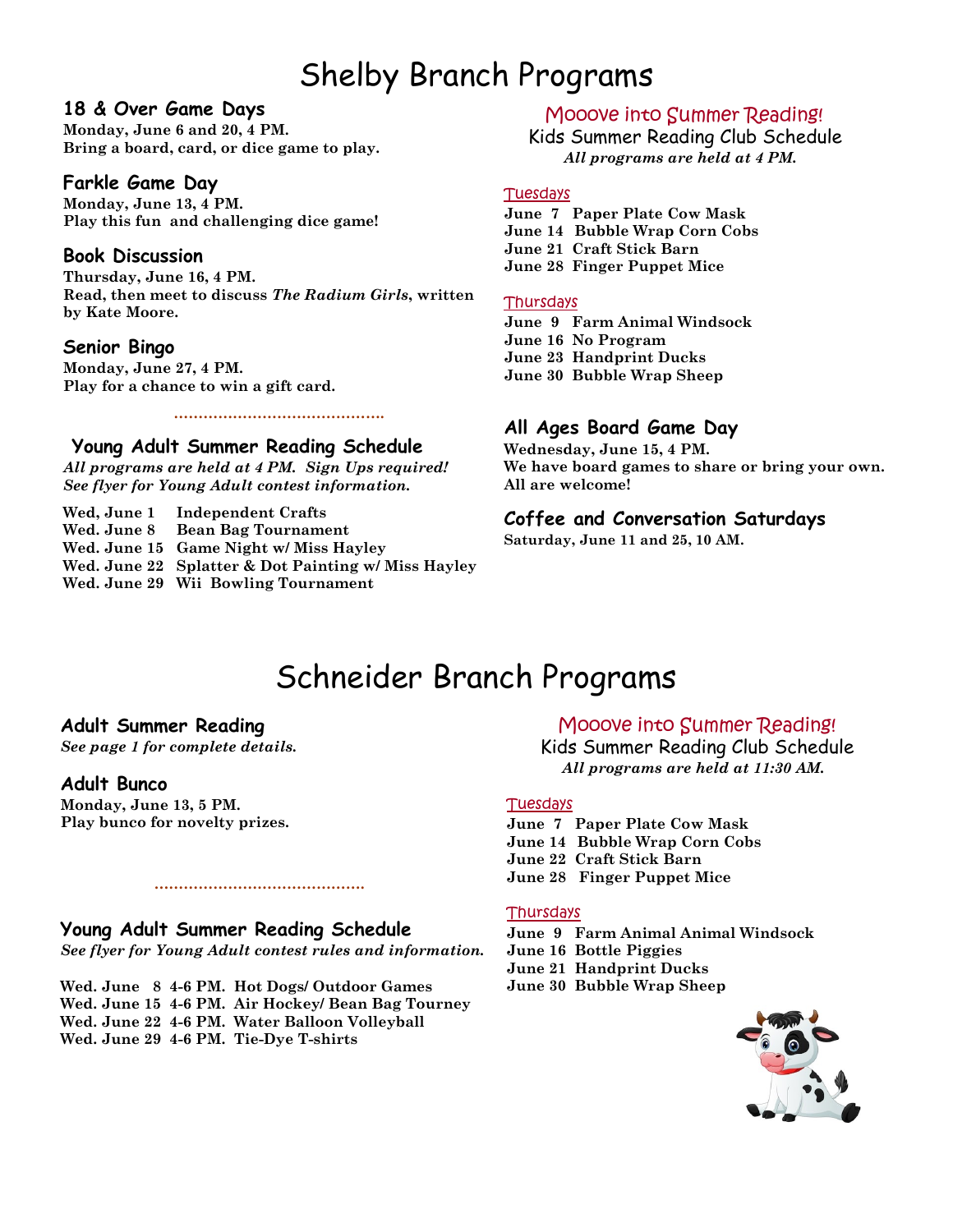### **New Fiction Books:**

*The Homewreckers* **- Andrews, Mary Kay**  *I'll Be You* **- Brown, Janelle**  *The Sugarcreek Surprise* **- Brunstetter, Wanda E.**  *The Walnut Creek Wish* **- Brunstetter, Wanda E.**  *The Emerald Tide -* **Bunn, T. Davis**  *Island of Time* **- Bunn, T. Davis**  *A Family Affair* **- Carr, Robyn**  *Little Souls* **- Dallas, Sandra**  *Crimson Summer* **- Graham, Heather**  *Sister Stardust* **- Green, Jane**  *Drop Dead Gorgeous* **- Gibson, Rachel**  *Book Lovers* **- Henry, Emily**  *Mulberry Hollow* **- Hunter, Denise**  *Part of Your World* **- Jimenez, Abby**  *The Baxters* **- Kingsbury, Karen**  *Something Wilder* **- Lauren, Christina**  *The Club* **- Lloyd, Ellery**  *Seasonal Fears* **- McGuire, Seanan**  *The Children on the Hill -* **McMahon, Jennifer**  *Summer on the Island* **- Novak, Brenda**  *When She Dreams* **- Quick, Amanda**  *Kingdom of Bones* **- Rollins, James**  *The Wedding Crasher* **- Sosa, Mia**  *Funny You Should Ask* **- Sussman, Elissa**  *Summer Love* **- Thayer, Nancy**  *Summer at the Cape* **- Thayne, RaeAnne**  *The Good Left Undone* **- Trigiani, Adriana**  *Lover Arisen* **- Ward, J.R.**  *The Summer Place* **- Weiner, Jennifer** 

### **New Mysteries:**

*Dimity and the Enchanted Cottage* **- Atherton, Nancy**  *The Wrong Victim* **- Brennan, Allison**  *The Island* **- McKinty, Adrian**  *Widow Falls* **- Modglin, Kiersten**  *Overboard -* **Paretsky, Sara**  *Revenge Tour* **- Parker, Robert B.**  *22 Seconds* **- Patterson, James**  *Death of the Black Widow* **- Patterson, James**  *Three Debts Paid* **- Perry, Anne**  *City on Fire -* **Winslow, Don** 

### **New Non-Fiction Books:**

*Artisan Air-Dry Clay* **- Hostasova, Radka**  *The Betrayal of Anne Frank* **- Sullivan, Rosemary**  *Bringing Heart and Mind Into Storytime* **- McNeil, Heather**  *Crafting Magical Stars* **- Gueret, Frederique**  *Killing the Killers -* **O'Reilly, Bill** *The Lazy Genius Kitchen* **- Adachi, Kendra**  *Leave the Gun, Take the Cannoli* **- Seal, Mark**  *Move: How the New Science of Body Movement Can Set Your Mind Free -* **Williams, Caroline** *Race Relations in America* **- Khanna, Nikki** *Writing Children's Books for Dummies* **- Rojany, Lisa**